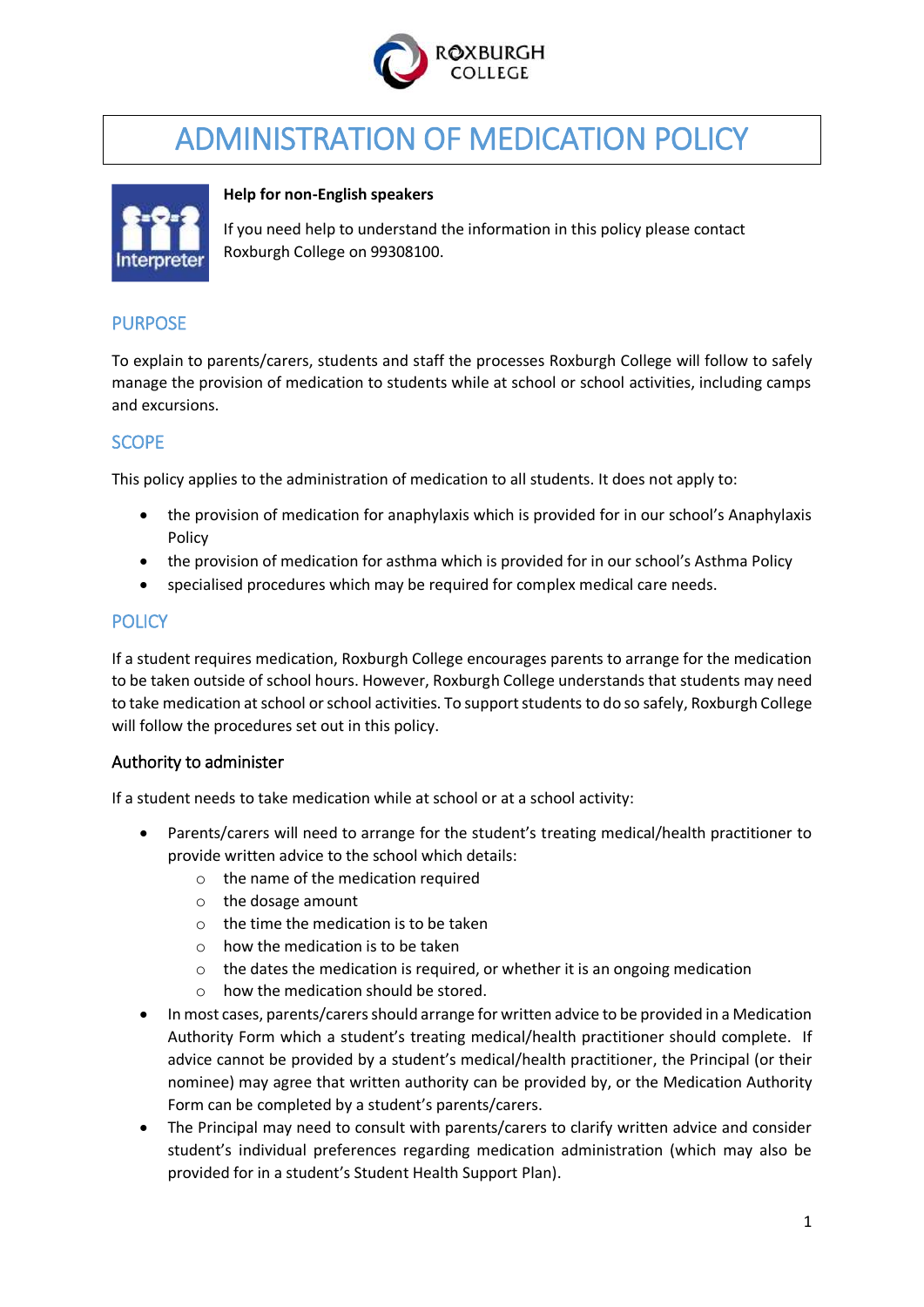Parents/carers can contact School First Aid Co-ordinator for a Medication Authority Form.

# Administering medication

Any medication brought to school by a student needs to be clearly labelled with:

- the student's name
- the dosage required
- the time the medication needs to be administered.

Parents/carers need to ensure that the medication a student has at school is within its expiry date. If school staff become aware that the medication a student has at school has expired, they will promptly contact the student's parents/carers who will need to arrange for medication within the expiry date to be provided.

If a student needs to take medication at school or a school activity, the Principal (or their nominee) will ensure that:

- 1. Medication is administered to the student in accordance with the Medication Authority Form so that:
	- the student receives their correct medication
	- in the proper dose
	- via the correct method (for example, inhaled or orally)
	- at the correct time of day.
- 2. A log is kept of medicine administered to a student.
- 3. Where possible, two staff members will supervise the administration of medication.
- 4. The teacher in charge of a student at the time their medication is required:
	- is informed that the student needs to receive their medication
	- if necessary, release the student from class to obtain their medication.

#### *Self-administration*

In some cases it may be appropriate for students to self-administer their medication. The Principal may consult with parents/carers and consider advice from the student's medical/health practitioner to determine whether to allow a student to self-administer their medication.

If the Principal decides to allow a student to self-administer their medication, the Principal may require written acknowledgement from the student's medical/health practitioner, or the student's parents/carers that the student will self-administer their medication.

#### Storing medication

The Principal (or their nominee) will put in place arrangements so that medication is stored:

- securely to minimise risk to others
- in a place only accessible by staff who are responsible for administering the medication
- away from a classroom (unless quick access is required)
- away from first aid kits
- according to packet instructions, particularly in relation to temperature.

For most students, Roxburgh College will store student medication in the First Aid Room/Sick Bay.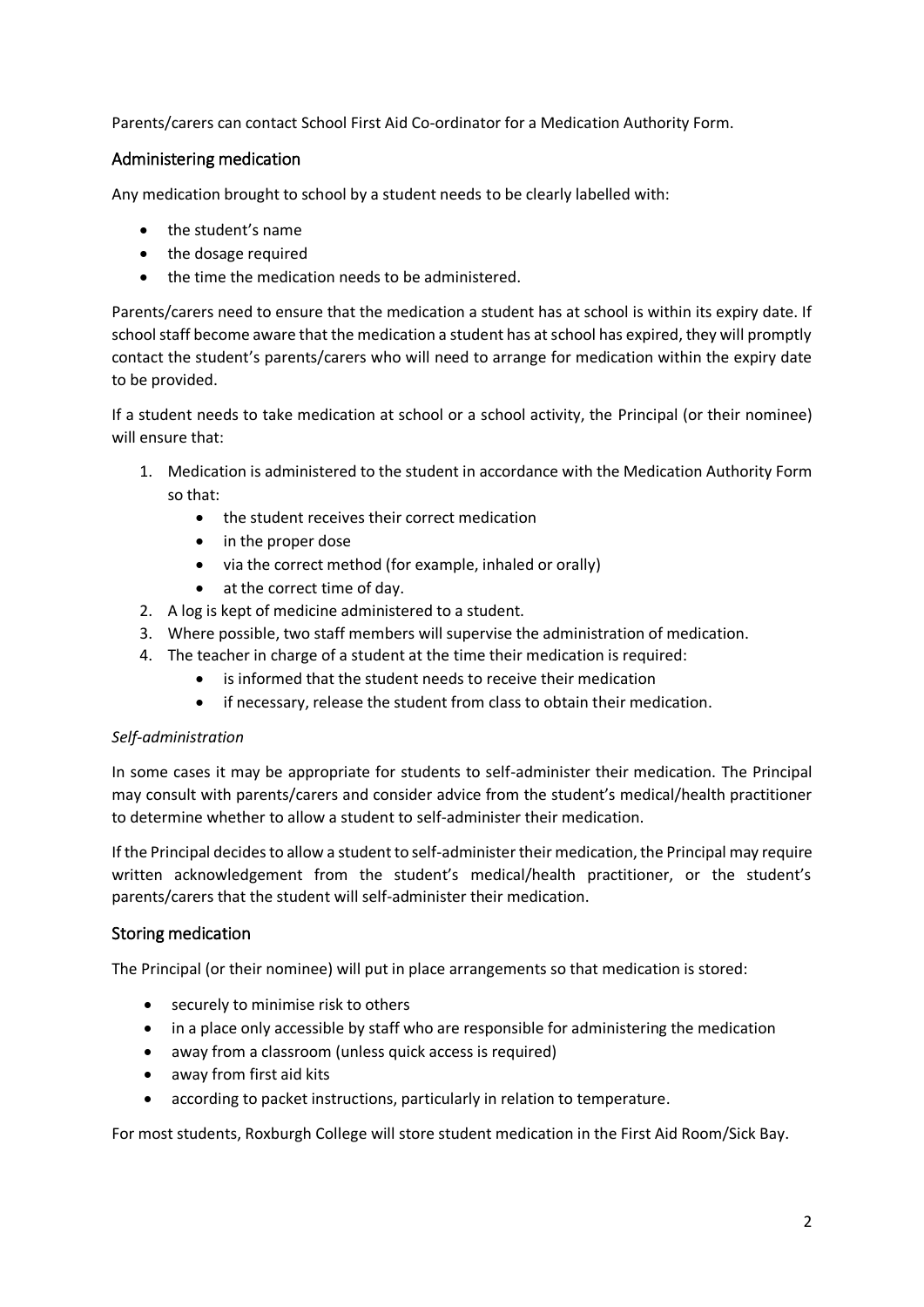The Principal may decide, in consultation with parents/carers and/or on the advice of a student's treating medical/health practitioner:

- that the student's medication should be stored securely in the student's classroom if quick access might be required
- to allow the student to carry their own medication with them, preferably in the original packaging if:
	- $\circ$  the medication does not have special storage requirements, such as refrigeration
	- o doing so does not create potentially unsafe access to the medication by other students.

#### Warning

Roxburgh College will not:

- in accordance with Department of Education and Training policy, store or administer analgesics such as aspirin and paracetamol as a standard first aid strategy as they can mask signs and symptoms of serious illness or injury
- allow a student to take their first dose of a new medication at school in case of an allergic reaction. This should be done under the supervision of the student's parents, carers or health practitioner
- allow use of medication by anyone other than the prescribed student except in a life threatening emergency, for example if a student is having an asthma attack and their own puffer is not readily available.

#### Medication error

If a student takes medication incorrectly, staff will endeavour to:

| <b>Step</b> | <b>Action</b>                                                                             |
|-------------|-------------------------------------------------------------------------------------------|
| 1.          | If required, follow first aid procedures outlined in the student's Health Support Plan or |
|             | other medical management plan.                                                            |
| 2.          | Ring the Poisons Information Line, 13 11 26 and give details of the incident and the      |
|             | student.                                                                                  |
| 3.          | Act immediately upon their advice, such as calling Triple Zero "000" if advised to do so. |
| 4.          | Contact the student's parents/carers or emergency contact person to notify them of the    |
|             | medication error and action taken.                                                        |
| 5.          | Review medication management procedures at the school in light of the incident.           |

In the case of an emergency, school staff may call Triple Zero "000" for an ambulance at any time.

# **COMMUNICATION**

This policy will be communicated to our school community in the following ways:

- Included in staff induction processes
- Available publicly on our school's website.
- Included in transition and enrolment packs
- Included in our staff handbook/manual
- Discussed at staff briefings/meetings as required
- Discussed at parent information nights/sessions